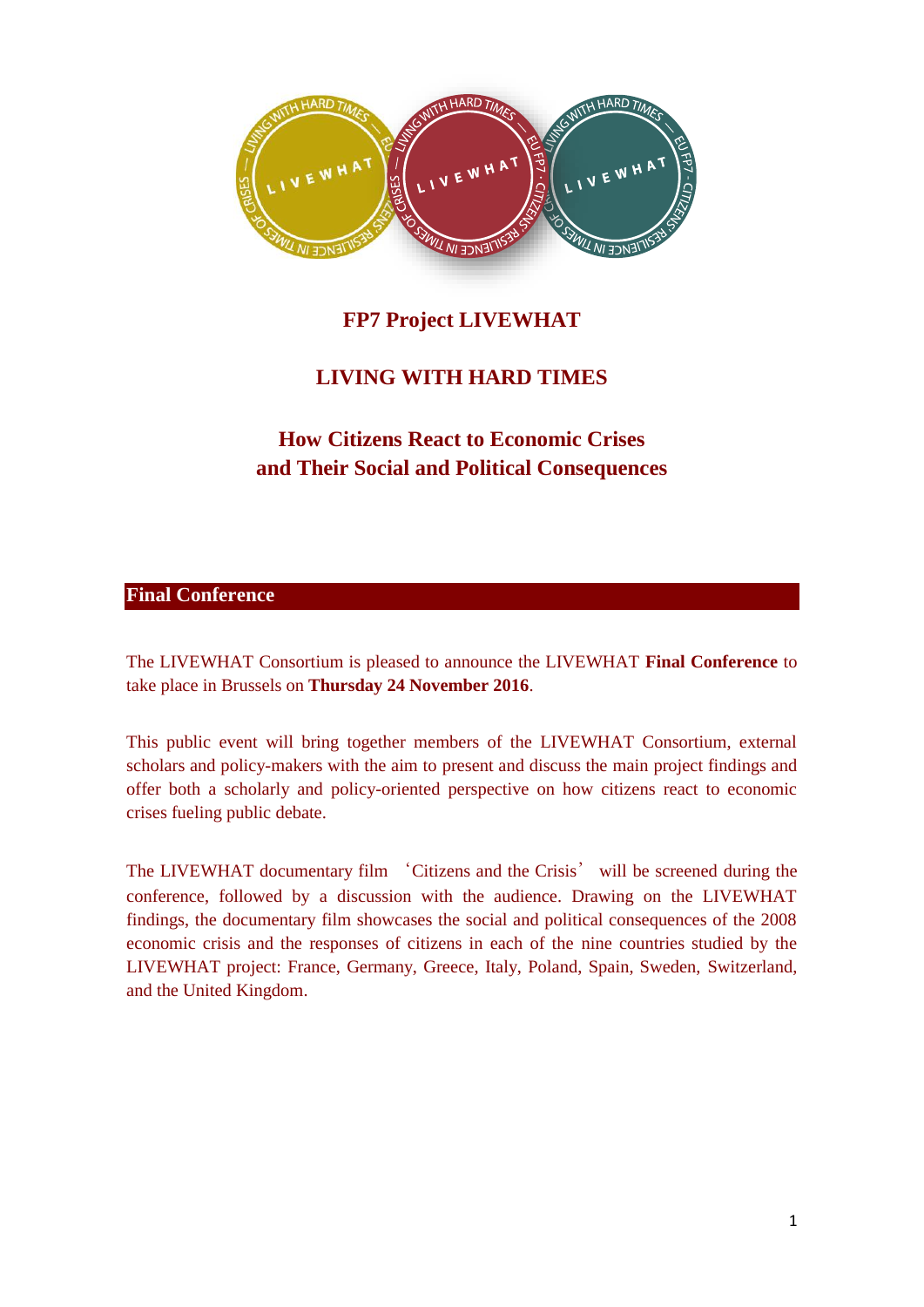## **Conference Program**

#### **Thursday 24 November**

9:00–9:30 Welcome coffee and address

9:30 –11:30 Presentation of main research findings and policy implications

- 'The LIVEWHAT Project' Marco Giugni (University of Geneva), Project Coordinator
- 'Workpackage 2: Policy Responses to Crises' Katrin Uba (University of Uppsala), Workpackage 2 Leader
- 'Workpackage 3: Citizens' Responses to Crises in the Public Domain' Manlio Cinalli (Sciences Po), Workpackage 3 Leader
- 'Workpackage 4: Individual Responses to Crises' Maria Grasso (University of Sheffield), Workpackage 4 Leader
- 'Workpackage 5: the Causal Effects of Crises on Citizens' Attitudes and Behaviours' Eva Anduiza (Autonomous University of Barcelona), Workpackage 5 Leader
- 'Workpackage 6: Alternative Forms of Resilience' Maria Kousis (University of Crete), Workpackage 6 Leader
- 'Policy Findings' Maria Mexi (University of Geneva), Member of the Swiss team

## 11:30 –12:00 Coffee break

12:00 –13:00 Projection of the documentary film 'Citizens and the Crisis'

13:00–14:00 Lunch break

14:00–15:15 Discussion panel on 'Economic Crisis and the Rise of Populisms'

#### Panel Chair

Eva Anduiza (Autonomous University of Barcelona), Workpackage 5 Leader

## Panel Members

Julie Pal, CEO, CommUNITY Barnet

Guillem Rico, Jean Monet Researcher, Autonomous University of Barcelona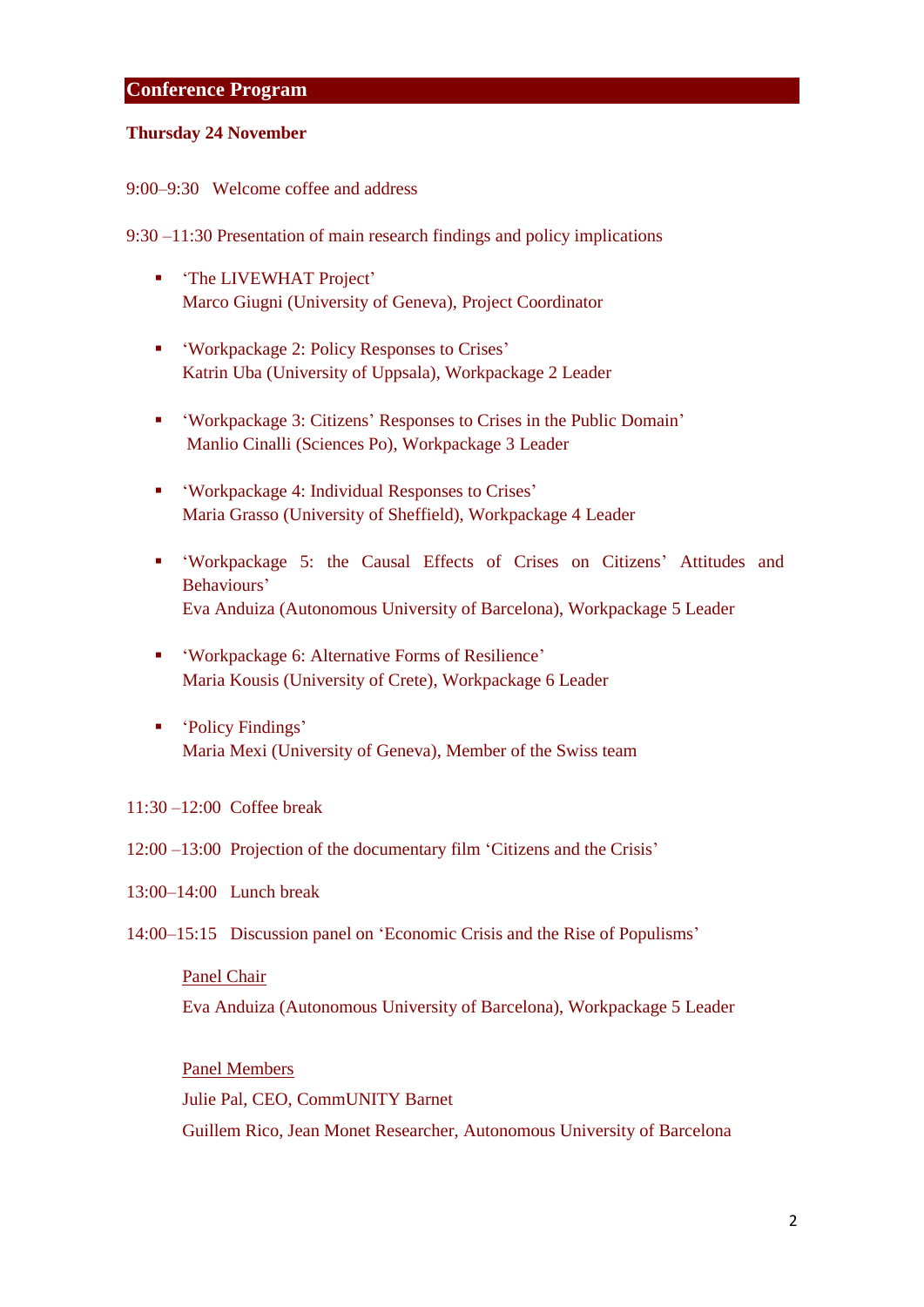Yannis Stavrakakis, Head of the School of Political Sciences, Aristotle University of Thessaloniki Paul Taggart, Director of the Sussex European Institute, University of Sussex Benjamin Zeeb, CEO, Project for Democratic Union

15:15–15:30 Coffee break

15:30 – 16:45 Discussion panel on 'Social Policies in Times of Crisis – Who Carries Burdens, Who Gets Protection?'

#### Panel Chair

Anna Kurowska (University of Warsaw), Member of the Polish team

## Panel Members

Yiannis Barkas, Special Advisor, Minister's Office - Social and Solidarity Economy Unit, Greece

Deborah Bullivant, Founding Director of Grimm & Co, Rotherham, United Kingdom

Sabine Werth, Founder and Chairwoman of the Berliner Tafel, Germany

### 16:45 – 17:00 Conference Wrap-Up

Marco Giugni (University of Geneva), Project Coordinator

#### **Conference Venue**

**Studio 5 – Flagey,** www.flagey.be/en/espaces/studio-5

Address: Rue du Belvédère 27, 1050 Ixelles, Brussels

## **Contact us**

For more information about the conference, please contact:

#### **Professor Marco Giugni**

Director of the Institute of Citizenship Studies (InCite) University of Geneva Boulevard du Pont d'Arve 40 1204 Genève Tel.: +41 22 379 99 14 Email: marco.giugni@unige.ch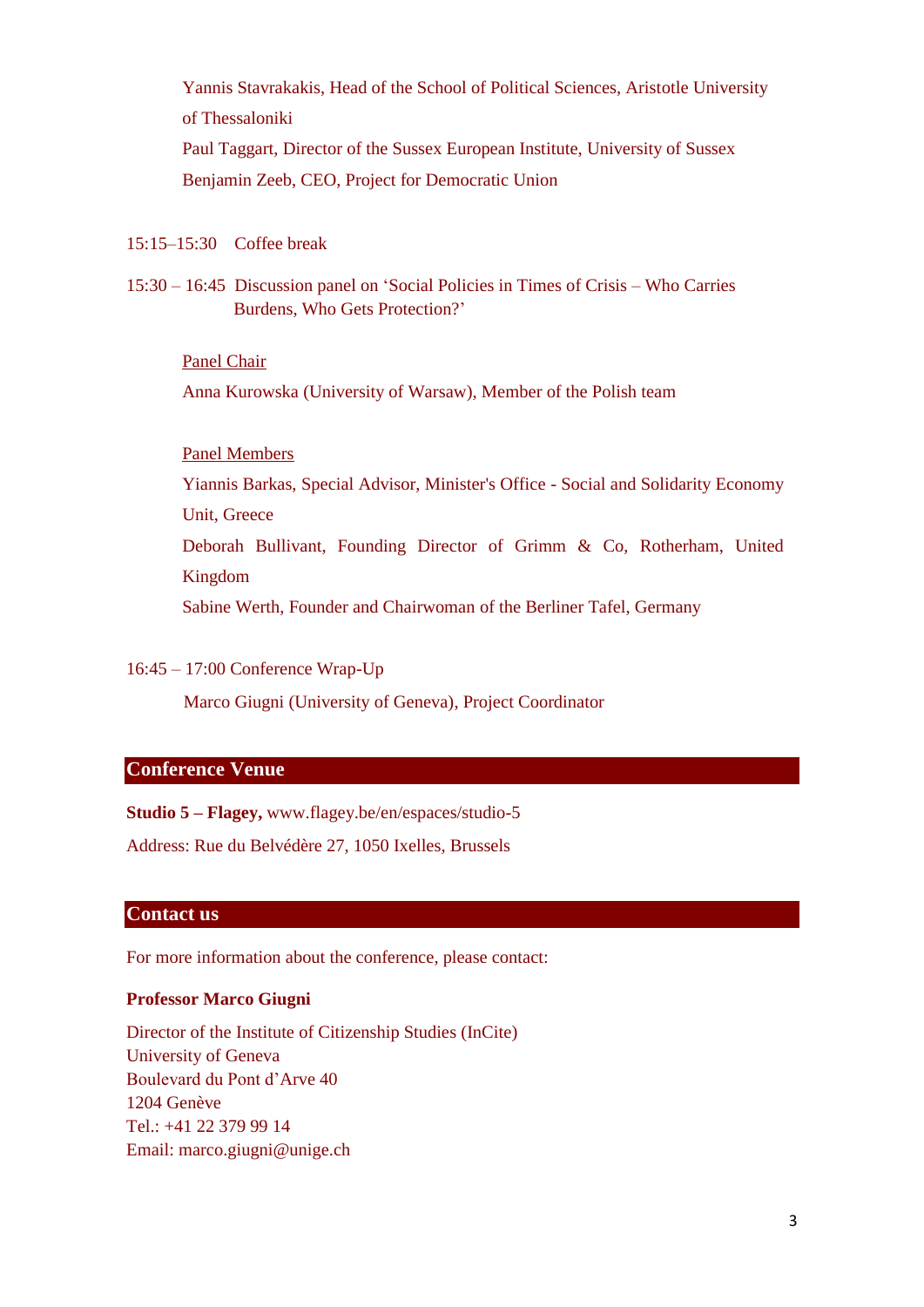## **About LIVEWHAT**

### **Objectives**

LIVEWHAT is an EU-funded research project on policy responses and citizens' resilience in times of crisis. The project has four main objectives: to advance knowledge regarding the ways in which citizens respond to economic crises and their social and political consequences; to contribute to placing citizens' responses to economic crises and their negative consequences on the political agenda by raising awareness about the situation of groups particularly at risk in situations of economic crisis; to improve the problem-solving capacity of policy-makers and practitioners by providing policy recommendations and a catalogue of good practices; to help develop a more comprehensive and concerted problemsolving approach within Member States and the European Union by promoting knowledgetransfer and policy-learning.

#### **Scientific approach and methodology**

LIVEWHAT's theoretical approach allows for studying resilience along the analytical continuum between the individual level of single citizens who learn how to 'bounce back' and downplay the costs of crises, and the far-reaching forms of collective resilience aimed at entering the public domain so as to challenge inequities and foster common empowerment. The project conceives of resilience as the capacity of European citizens to stand against economic hardship through an active process of contestation and empowerment. Going beyond previous studies that have studied the impact of economic crises on specific groups such as children, youth, and families treated as passive categories, LIVEWHAT puts citizens engaged in alternative forms of resilience at center stage. Alternative forms of resilience include the strengthening of social and family networks and community practices to foster solidarity in the face of crises, change of lifestyles toward more sustainable forms of consumption and production, developing new artistic expressions. Although these transformations in citizen practices (from adapted to alternative) are decisive for citizens' resilience in times of austerity, they have not yet been thoroughly studied.

#### **Project Coordinator**

Marco Giugni Université de Genève

## **Consortium**

- Lorenzo Bosi
	- Scuola Normale Superiore
- Manlio Cinalli Fondation Nationale des Sciences Politiques
- Maria Kousis University of Crete
- Eva Anduiza Autonomous University of Barcelona
- Maria Grasso